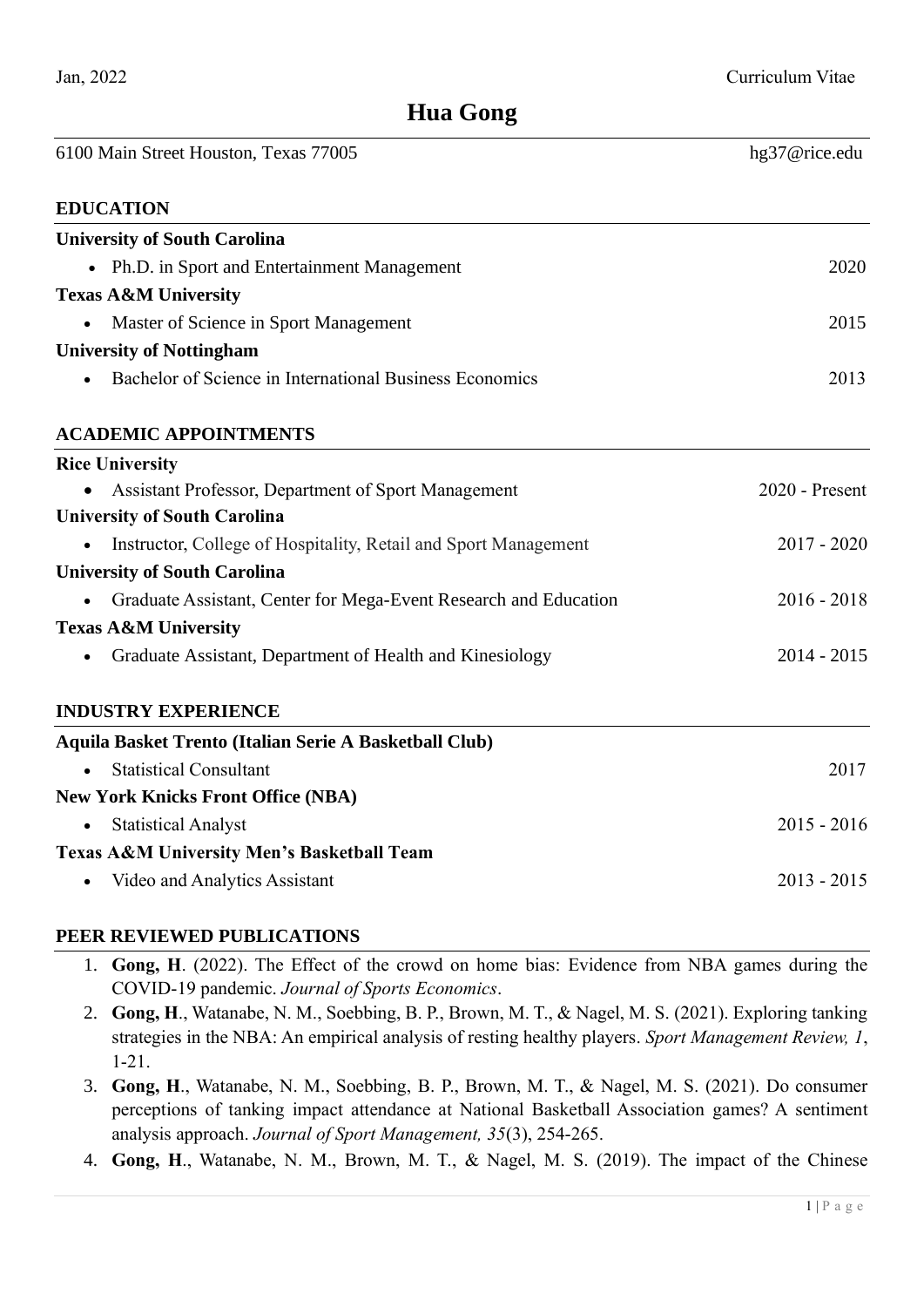Basketball Association's Asian-born player policy on competitive balance. *Journal of Global Sport Management, 4*(2), 128-148.

5. Koba, T., **Gong, H**., Walker, R. J., & Grady, J. (2019). Sustainable Olympic development: a sport law and policy perspective. *Journal of Global Sport Management, 6*(1), 49-69.

### **CONFERENCE PRESENTATIONS**

- 1. **Gong, H**. (2021). Referee bias in the NBA: Evidence from games during the COVID-19 pandemic. *9 th Eubank Conference* (*Virtual Conference*)
- 2. **Gong, H**. (2021). The impact of the crowd on referee bias: Evidence from the NBA Bubble. *North American Society for Sport Management (Virtual Conference)*
- 3. **Gong, H**., Watanabe, N. M., Soebbing, B. P., Brown, M. T., & Nagel, M. S. (2020). Exploring tanking strategies in the NBA: An empirical analysis of resting healthy players. *North American Society for Sport Management (San Diego, CA)*
- 4. **Gong, H**., Watanabe, N. M., Soebbing, B. P., & Brown, M. T. (2020). Load management and tanking in the NBA. *Eastern Economic Association Annual Meeting (Boston, MA)*
- 5. **Gong, H**., Watanabe, N. M., Soebbing, B. P., Brown, M. T., & Nagel, M. S. (2018). The impact of consumer perceptions of tanking on game attendance in the NBA. *Southern Economic Association Annual Meeting (Washington, DC)*
- 6. Koba, T., **Gong, H**., Walker, R. J., & Grady, J. (2018) Sustainable Olympic Development: A Sport Law and Policy Perspective. *Sport Entertainment & Venues Tomorrow (Columbia, SC.)*
- 7. **Gong, H**., Watanabe, N. M., Brown, M. T., & Nagel, M. S. (2018). The impact of the Chinese Basketball Association's Asian-born player policy on competitive balance. *North American Society for Sport Management (Halifax, Nova Scotia)*
- 8. **Gong, H**., Qian, Y., & Yazawa, D. (2018). Exploring the determinants of eSports viewership: an econometric analysis. *Southern Sport Management Doctoral Symposium (Columbia, SC)*
- 9. **Gong, H**. (2018). The cause and effect of tanking in the National Basketball Association. *Discover USC Research showcase (Columbia, SC)*
- 10. **Gong, H.** (2018). The integrity of games in the National Basketball Association. *Sport Entertainment & Venues Tomorrow (Columbia, SC.)*
- 11. **Gong, H.** (2017). The examination of the Asian-born player policy on competitive balance in the Chinese Basketball Association. *International Association of Sports Economists (Shanghai, China)*
- 12. **Gong, H**. (2017). The tanking issue in the National Basketball Association: good or bad? *Sport Entertainment & Venues Tomorrow (Columbia, SC)*

#### **TEACHING EXPERIENCE**

### **Rice University**

*Assistant Professor*

- SMGT 431 Advanced Sport Analytics
	- Fall 2020, 2021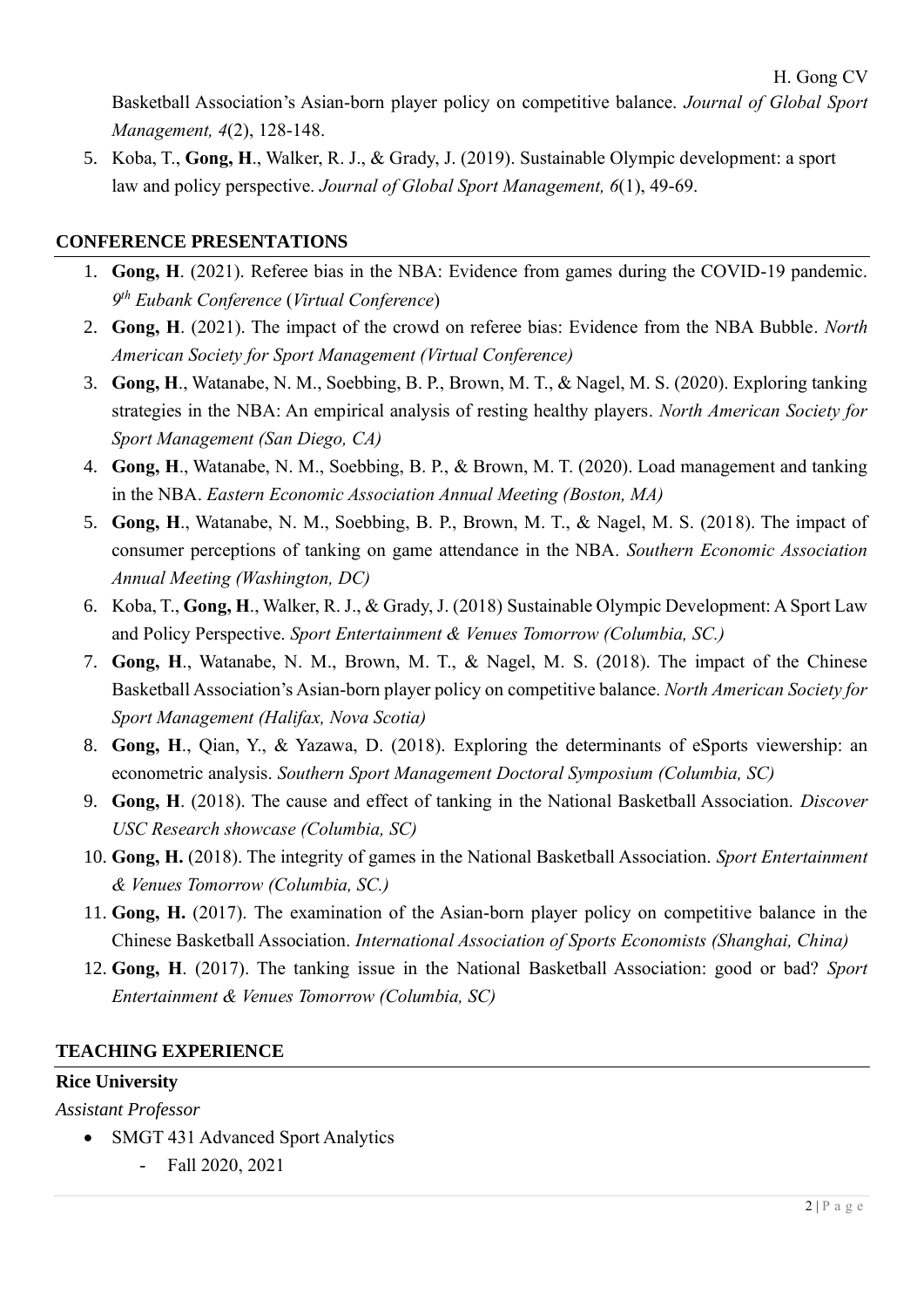- SMGT 440 Sport Business Analytics
	- Fall 2020, 2021
	- Spring 2021, 2022
	- Summer 2021
- SMGT 490 Seminar in Sports Analytics
	- Spring 2021, 2022

# Undergraduate Student Advising

- Edward Chen (2021.1- 2021.7)
- Derek Fu (2021.5- 2021.7)
- Caleigh Page (2021.8-2021.12)
- Eric Maeng (2021.8- 2021.12)
- Ben Zhao (2022.1- Present)

# **University of South Carolina**

### *Instructor*

- SPTE 490 Sports Economics
	- Fall 2017
	- Spring 2018
	- Spring 2020
- SPTE 440 Sport and Entertainment Business and Finance
	- Fall 2018
	- Spring 2019
- SPTE 201 Introduction to Sport Management
	- Fall 2018
	- Spring 2019
	- Spring 2020

# **Texas A&M University**

#### *Teaching Assistant*

- SPMT 420 Sports Facility Planning
	- Spring 2015

# **DEPARTMENTAL & UNIVERSTIY SERVICE**

- *Faculty Search Committee*, Department of Sport Management, 2021
- *Faculty Sponsor*, Department of Statistics and Analytics, 2021- Present
- *Instructor*, Statistical Training and Research Techniques, School of Social Science, 2021
- *Guest Lecturer*, SMGT 160 Introduction to Sport Management, Professor Diane Crossey, 2021
- *Faculty Mentor*, STAT 450 Senior Capstone Project, Eric Maeng, 2021
- Fundraising for the partnership with Rice Baseball, 2021
- *Panel Member*, School of Social Sciences Research Advisory Panel, 2021- Present